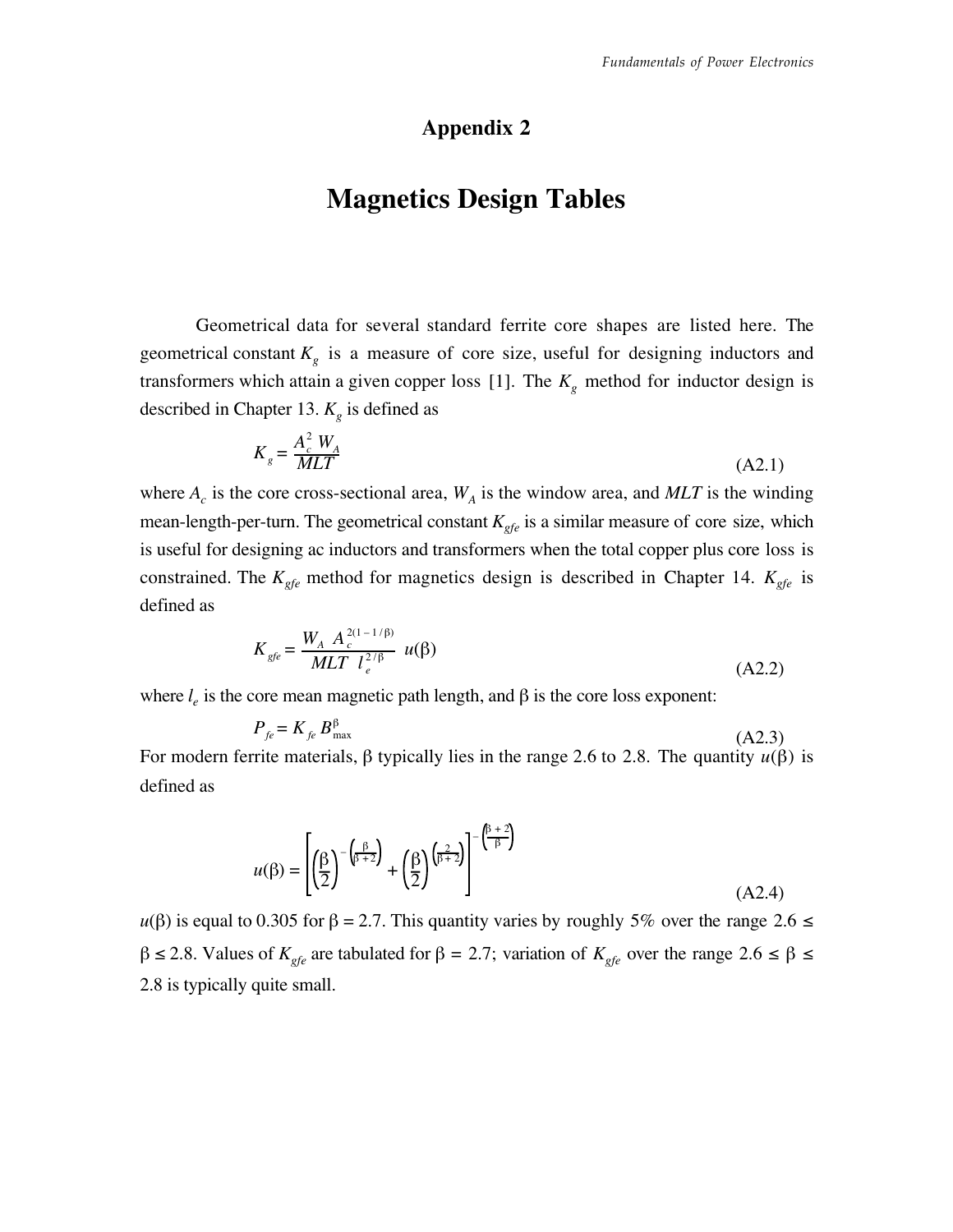#### A2.1 Pot core data





| Core<br>type | Geometrical<br>constant | Geometrical<br>constant   | Cross-<br>sectional<br>area | <b>Bobbin</b><br>winding<br>area | Mean<br>length<br>per turn | Magnetic<br>path<br>length | Thermal<br>resistance | Core<br>weight |
|--------------|-------------------------|---------------------------|-----------------------------|----------------------------------|----------------------------|----------------------------|-----------------------|----------------|
| (AH)         | $K_{g}$                 | $K_{\text{gfe}}$          | $A_c$                       | $W_A$                            | <b>MLT</b>                 | $l_m$                      | $R_{th}$              |                |
| (mm)         | cm <sup>-</sup>         | $\widetilde{\text{cm}}^x$ | (cm <sup>2</sup> )          | $\text{(cm}^2\text{)}$           | (cm)                       | (cm)                       | $(^{\circ}$ C/W)      | (g)            |
| 704          | $0.738 \cdot 10^{-6}$   | $1.61 \cdot 10^{-6}$      | 0.070                       | $0.22 \cdot 10^{-3}$             | 1.46                       | 1.0                        |                       | 0.5            |
| 905          | $0.183 \cdot 10^{-3}$   | $256 \cdot 10^{-6}$       | 0.101                       | 0.034                            | 1.90                       | 1.26                       |                       | 1.0            |
| 1107         | $0.667 \cdot 10^{-3}$   | $554 \cdot 10^{-6}$       | 0.167                       | 0.055                            | 2.30                       | 1.55                       |                       | 1.8            |
| 1408         | $2.107 \cdot 10^{-3}$   | $1.1 \cdot 10^{-3}$       | 0.251                       | 0.097                            | 2.90                       | 2.00                       | 100                   | 3.2            |
| 1811         | $9.45 \cdot 10^{-3}$    | $2.6 \cdot 10^{-3}$       | 0.433                       | 0.187                            | 3.71                       | 2.60                       | 60                    | 7.3            |
| 2213         | $27.1 \cdot 10^{-3}$    | $4.9 \cdot 10^{-3}$       | 0.635                       | 0.297                            | 4.42                       | 3.15                       | 38                    | 13             |
|              |                         |                           |                             |                                  |                            |                            |                       |                |
| 2616         | $69.1 \cdot 10^{-3}$    | $8.2 \cdot 10^{-3}$       | 0.948                       | 0.406                            | 5.28                       | 3.75                       | 30                    | 20             |
| 3019         | 0.180                   | $14.2 \cdot 10^{-3}$      | 1.38                        | 0.587                            | 6.20                       | 4.50                       | 23                    | 34             |
| 3622         | 0.411                   | $21.7 \cdot 10^{-3}$      | 2.02                        | 0.748                            | 7.42                       | 5.30                       | 19                    | 57             |
| 4229         | 1.15                    | $41.1 \cdot 10^{-3}$      | 2.66                        | 1.40                             | 8.60                       | 6.81                       | 13.5                  | 104            |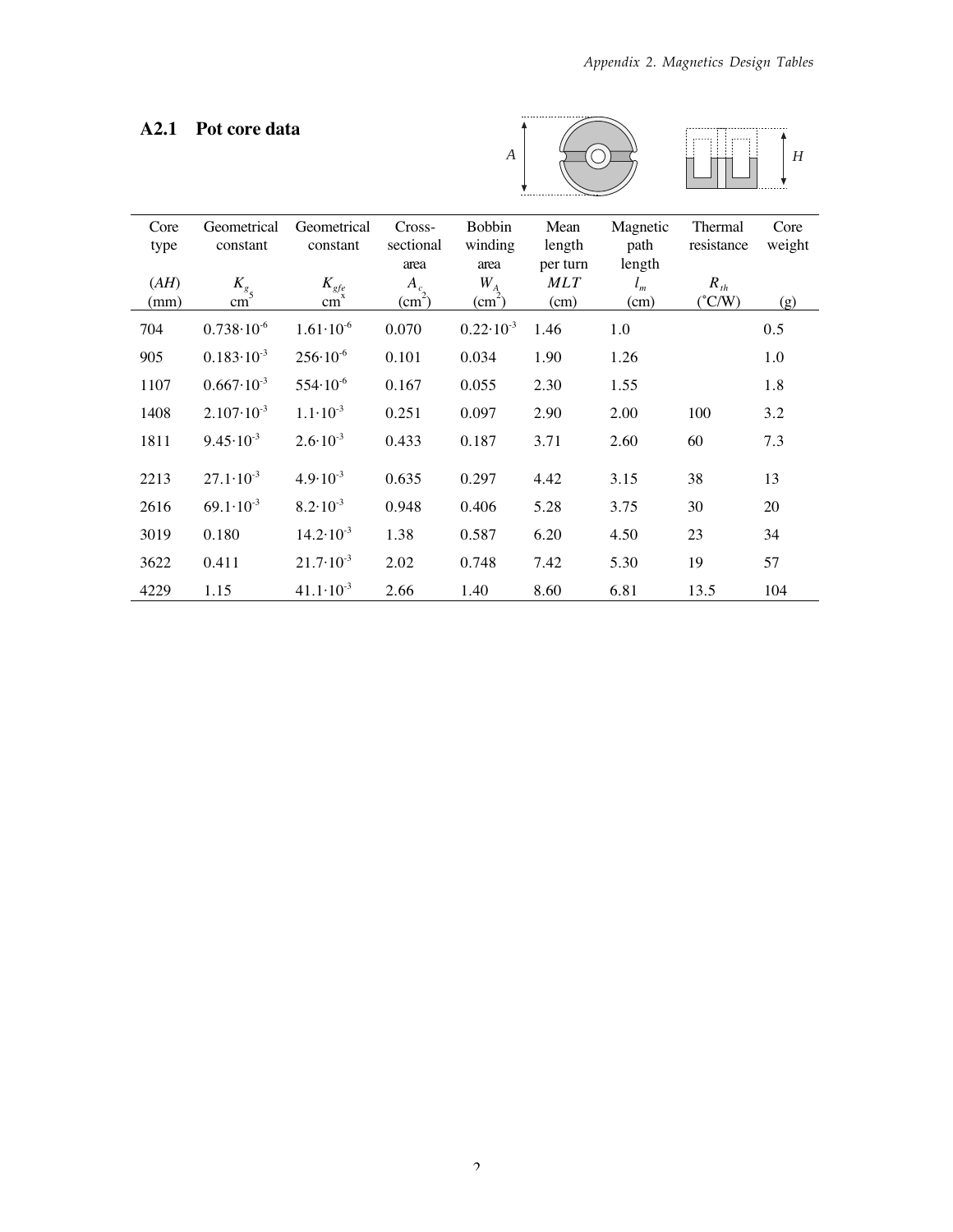#### A2.2 EE core data



| Core<br>type     | Geometrical<br>constant | Geometrical<br>constant  | Cross-<br>sectional<br>area | <b>Bobbin</b><br>winding<br>area       | Mean<br>length<br>per turn | Magnetic<br>path<br>length | Core<br>weight |
|------------------|-------------------------|--------------------------|-----------------------------|----------------------------------------|----------------------------|----------------------------|----------------|
| (A)              | $K_{g}$                 | $K_{\text{gfe}}$         | $A_c$                       | $W_A$                                  | <b>MLT</b>                 | $l_m$                      |                |
| (mm)             | cm                      | $\overline{\text{cm}}^x$ | $\text{cm}^2$ )             | $\left(\underline{\text{cm}}^2\right)$ | (cm)                       | (cm)                       | (g)            |
| EE12             | $0.731 \cdot 10^{-3}$   | $0.458 \cdot 10^{-3}$    | 0.14                        | 0.085                                  | 2.28                       | 2.7                        | 2.34           |
| <b>EE16</b>      | $2.02 \cdot 10^{-3}$    | $0.842 \cdot 10^{-3}$    | 0.19                        | 0.190                                  | 3.40                       | 3.45                       | 3.29           |
| <b>EE19</b>      | $4.07 \cdot 10^{-3}$    | $1.3 \cdot 10^{-3}$      | 0.23                        | 0.284                                  | 3.69                       | 3.94                       | 4.83           |
| EE <sub>22</sub> | $8.26 \cdot 10^{-3}$    | $1.8 \cdot 10^{-3}$      | 0.41                        | 0.196                                  | 3.99                       | 3.96                       | 8.81           |
| <b>EE30</b>      | $85.7 \cdot 10^{-3}$    | $6.7 \cdot 10^{-3}$      | 1.09                        | 0.476                                  | 6.60                       | 5.77                       | 32.4           |
| <b>EE40</b>      | 0.209                   | $11.8 \cdot 10^{-3}$     | 1.27                        | 1.10                                   | 8.50                       | 7.70                       | 50.3           |
| EE50             | 0.909                   | $28.4 \cdot 10^{-3}$     | 2.26                        | 1.78                                   | 10.0                       | 9.58                       | 116            |
| EE60             | 1.38                    | $36.4 \cdot 10^{-3}$     | 2.47                        | 2.89                                   | 12.8                       | 11.0                       | 135            |
| EE70/68/19       | 5.06                    | $127 \cdot 10^{-3}$      | 3.24                        | 6.75                                   | 14.0                       | 9.0                        | 280            |

### A2.3 EC core data



| Core<br>type | Geometrical<br>constant | Geometrical<br>constant | Cross-<br>sectional | <b>Bobbin</b><br>winding | Mean<br>length         | Magnetic<br>path    | Thermal<br>resistance | Core<br>weight |
|--------------|-------------------------|-------------------------|---------------------|--------------------------|------------------------|---------------------|-----------------------|----------------|
| (A)          | $K_{g_{\varsigma}}$     | $K_{gfe}$               | area<br>$A_c$       | area<br>$W_{A}$          | per turn<br><b>MLT</b> | length<br>$\iota_m$ | $R_{th}$              |                |
| (mm)         | cm                      | cm <sub>1</sub>         | $\text{cm}^-$       | $\text{cm}^-$            | (cm)                   | (cm)                | $(^{\circ}C/W)$       | (g)            |
| EC35         | 0.131                   | $9.9 \cdot 10^{-3}$     | 0.843               | 0.975                    | 5.30                   | 7.74                | 18.5                  | 35.5           |
| EC41         | 0.374                   | $19.5 \cdot 10^{-3}$    | 1.21                | 1.35                     | 5.30                   | 8.93                | 16.5                  | 57.0           |
| EC52         | 0.914                   | $31.7 \cdot 10^{-3}$    | 1.80                | 2.12                     | 7.50                   | 10.5                | 11.0                  | 111            |
| EC70         | 2.84                    | $56.2 \cdot 10^{-3}$    | 2.79                | 4.71                     | 12.9                   | 14.4                | 7.5                   | 256            |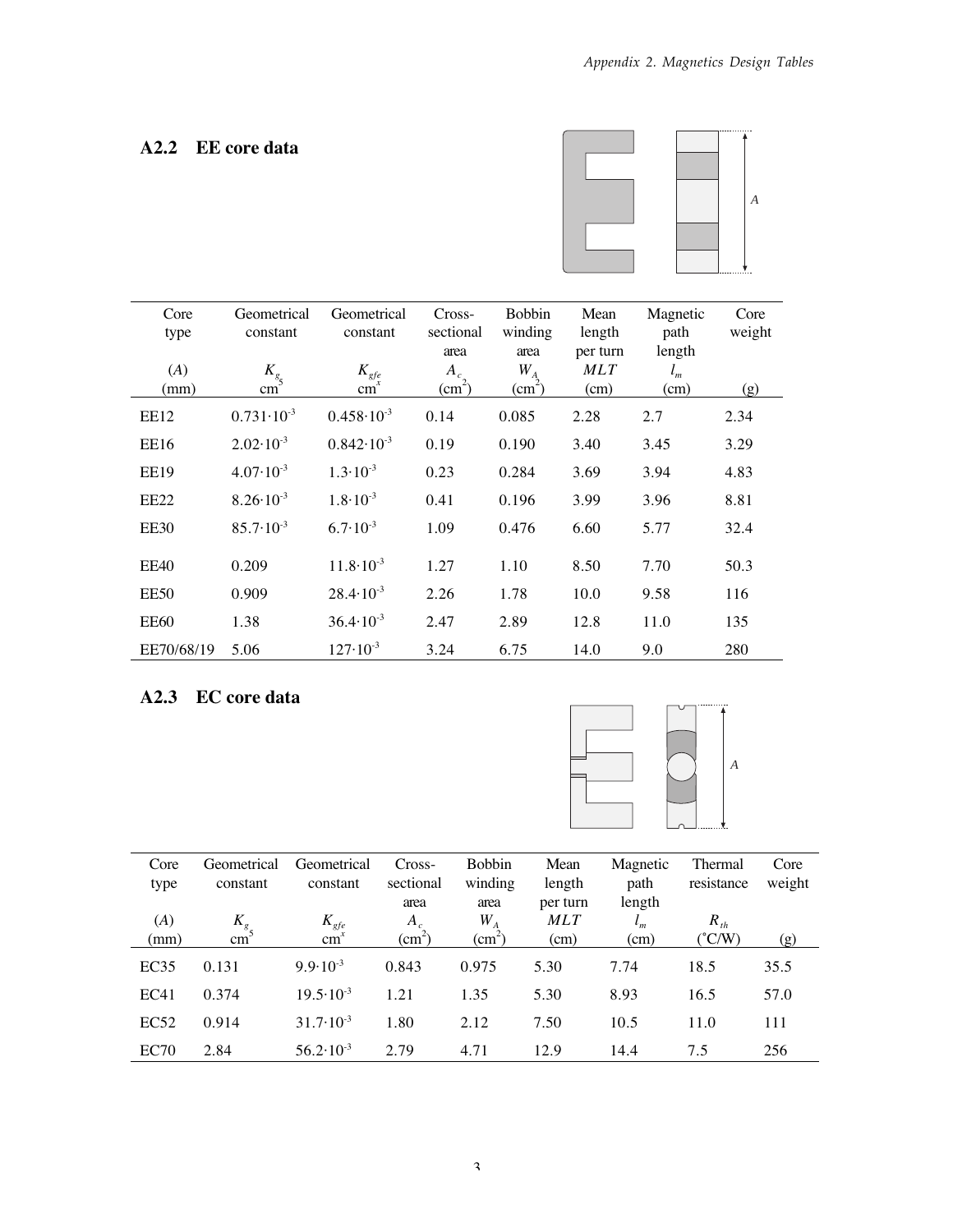### A2.4 ETD core data



| Core              | Geometrical     | Geometrical           | Cross-             | <b>Bobbin</b>      | Mean       | Magnetic | Thermal           | Core   |
|-------------------|-----------------|-----------------------|--------------------|--------------------|------------|----------|-------------------|--------|
| type              | constant        | constant              | sectional          | winding            | length     | path     | resistance        | weight |
|                   |                 |                       | area               | area               | per turn   | length   |                   |        |
| (A)               | $K_{g}$         | $K_{\text{gfe}}$      | $A_c$              | $W^{\,}_{A}$       | <b>MLT</b> | $l_m$    | $R$ <sub>th</sub> |        |
| (mm)              | cm <sup>3</sup> | $\tilde{\text{cm}}^x$ | (cm <sup>2</sup> ) | (cm <sup>2</sup> ) | (cm)       | (cm)     | $(^{\circ}C/W)$   | (g)    |
| ETD <sub>29</sub> | 0.0978          | $8.5 \cdot 10^{-3}$   | 0.76               | 0.903              | 5.33       | 7.20     |                   | 30     |
| ETD <sub>34</sub> | 0.193           | $13.1 \cdot 10^{-3}$  | 0.97               | 1.23               | 6.00       | 7.86     | 19                | 40     |
| ETD <sub>39</sub> | 0.397           | $19.8 \cdot 10^{-3}$  | 1.25               | 1.74               | 6.86       | 9.21     | 15                | 60     |
| ETD <sub>44</sub> | 0.846           | $30.4 \cdot 10^{-3}$  | 1.74               | 2.13               | 7.62       | 10.3     | 12                | 94     |
| ETD <sub>49</sub> | 1.42            | $41.0 \cdot 10^{-3}$  | 2.11               | 2.71               | 8.51       | 11.4     | 11                | 124    |

## A2.5 PQ core data



| Core<br>type<br>$(A_1/2D)$ | Geometrical<br>constant    | Geometrical<br>constant<br>$K_{\text{gfe}}$ | Cross-<br>sectional<br>area<br>$A_c$ | <b>Bobbin</b><br>winding<br>area<br>$W_{A}$ | Mean<br>length<br>per turn<br><b>MLT</b> | Magnetic<br>path<br>length<br>$l_m$ | Core<br>weight |
|----------------------------|----------------------------|---------------------------------------------|--------------------------------------|---------------------------------------------|------------------------------------------|-------------------------------------|----------------|
| (mm)                       | $K_{g}$<br>cm <sup>-</sup> | cm <sup>x</sup>                             | $\text{(cm}^2)$                      | $\text{(cm}^2)$                             | (cm)                                     | (cm)                                | (g)            |
| PQ 20/16                   | $22.4 \cdot 10^{-3}$       | $3.7 \cdot 10^{-3}$                         | 0.62                                 | 0.256                                       | 4.4                                      | 3.74                                | 13             |
| PQ 20/20                   | $33.6 \cdot 10^{-3}$       | $4.8 \cdot 10^{-3}$                         | 0.62                                 | 0.384                                       | 4.4                                      | 4.54                                | 15             |
| PQ 26/20                   | $83.9 \cdot 10^{-3}$       | $7.2 \cdot 10^{-3}$                         | 1.19                                 | 0.333                                       | 5.62                                     | 4.63                                | 31             |
| PQ 26/25                   | 0.125                      | $9.4 \cdot 10^{-3}$                         | 1.18                                 | 0.503                                       | 5.62                                     | 5.55                                | 36             |
| PQ 32/20                   | 0.203                      | $11.7 \cdot 10^{-3}$                        | 1.70                                 | 0.471                                       | 6.71                                     | 5.55                                | 42             |
| PQ 32/30                   | 0.384                      | $18.6 \cdot 10^{-3}$                        | 1.61                                 | 0.995                                       | 6.71                                     | 7.46                                | 55             |
| PQ 35/35                   | 0.820                      | $30.4 \cdot 10^{-3}$                        | 1.96                                 | 1.61                                        | 7.52                                     | 8.79                                | 73             |
| PQ 40/40                   | 1.20                       | $39.1 \cdot 10^{-3}$                        | 2.01                                 | 2.50                                        | 8.39                                     | 10.2                                | 95             |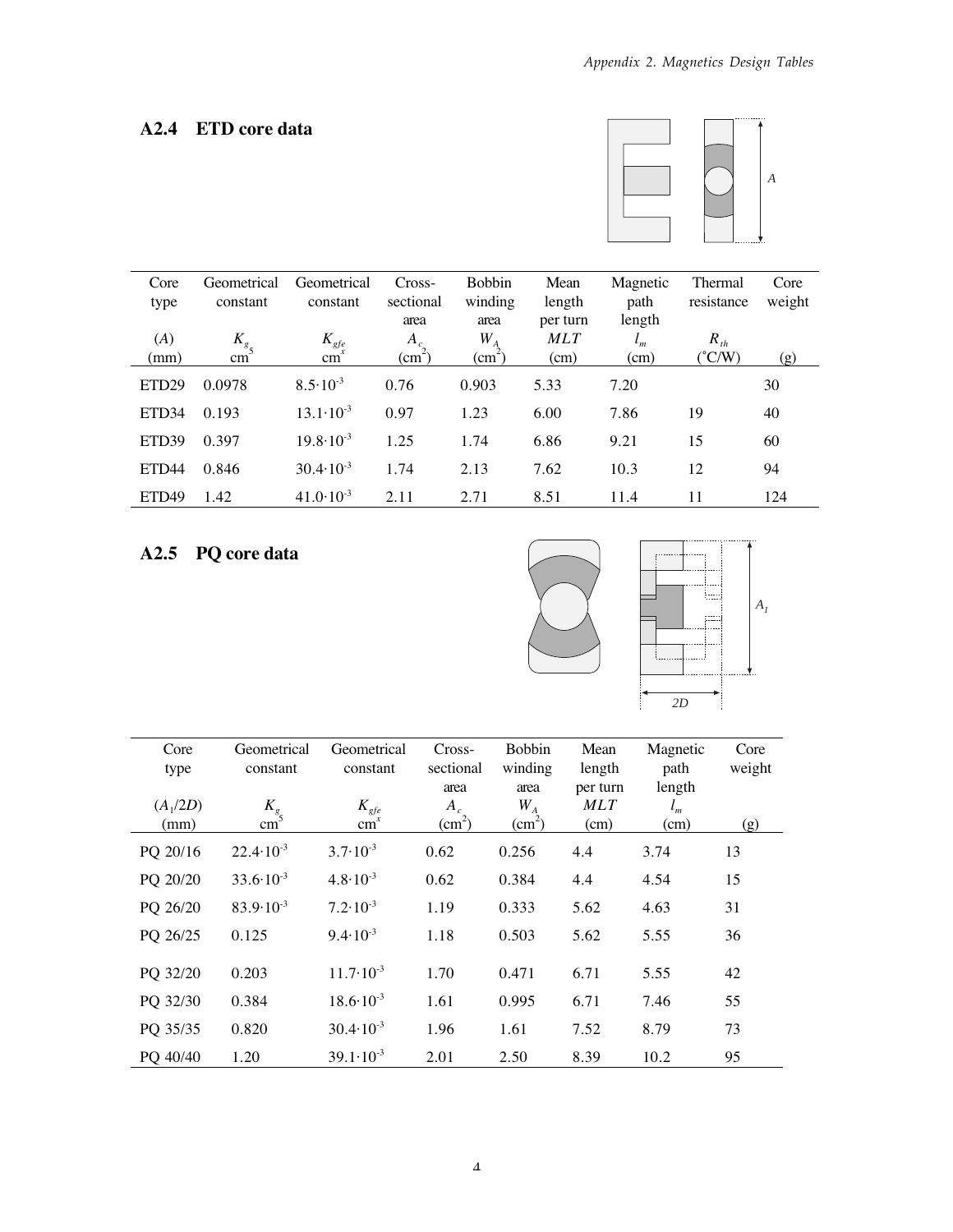| AWG#             | Bare area,<br>$10^{-3}$ cm <sup>2</sup> | Resistance,<br>$10^{-6}$ $\Omega$ /cm | Diameter,<br>cm |
|------------------|-----------------------------------------|---------------------------------------|-----------------|
| 0000             | 1072.3                                  | 1.608                                 | 1.168           |
| 000              | 850.3                                   | 2.027                                 | 1.040           |
| $00\,$           | 674.2                                   | 2.557                                 | 0.927           |
| $\boldsymbol{0}$ | 534.8                                   | 3.224                                 | 0.825           |
| $\,1$            | 424.1                                   | 4.065                                 | 0.735           |
| $\overline{c}$   | 336.3                                   | 5.128                                 | 0.654           |
| 3                | 266.7                                   | 6.463                                 | 0.583           |
| 4                | 211.5                                   | 8.153                                 | 0.519           |
| 5                | 167.7                                   | 10.28                                 | 0.462           |
| 6                | 133.0                                   | 13.0                                  | 0.411           |
| 7                | 105.5                                   | 16.3                                  | 0.366           |
| 8                | 83.67                                   | 20.6                                  | 0.326           |
| 9                | 66.32                                   | 26.0                                  | 0.291           |
| 10               | 52.41                                   | 32.9                                  | 0.267           |
| 11               | 41.60                                   | 41.37                                 | 0.238           |
| 12               | 33.08                                   | 52.09                                 | 0.213           |
| 13               | 26.26                                   | 69.64                                 | 0.190           |
| 14               | 20.02                                   | 82.80                                 | 0.171           |
| 15               | 16.51                                   | 104.3                                 | 0.153           |
| 16               | 13.07                                   | 131.8                                 | 0.137           |
| 17               | 10.39                                   | 165.8                                 | 0.122           |
| 18               | 8.228                                   | 209.5                                 | 0.109           |
| 19               | 6.531                                   | 263.9                                 | 0.0948          |
| 20               | 5.188                                   | 332.3                                 | 0.0874          |
| 21               | 4.116                                   | 418.9                                 | 0.0785          |
| 22               | 3.243                                   | 531.4                                 | 0.0701          |
| 23               | 2.508                                   | 666.0                                 | 0.0632          |
| 24               | 2.047                                   | 842.1                                 | 0.0566          |
| 25               | 1.623                                   | 1062.0                                | 0.0505          |
| 26               | 1.280                                   | 1345.0                                | 0.0452          |
| 27               | 1.021                                   | 1687.6                                | 0.0409          |
| 28               | 0.8046                                  | 2142.7                                | 0.0366          |
| 29               | 0.6470                                  | 2664.3                                | 0.0330          |
| 30               | 0.5067                                  | 3402.2                                | 0.0294          |
| 31               | 0.4013                                  | 4294.6                                | 0.0267          |
| 32               | 0.3242                                  | 5314.9                                | 0.0241          |
| 33               | 0.2554                                  | 6748.6                                | 0.0236          |
| 34               | 0.2011                                  | 8572.8                                | 0.0191          |
| 35               | 0.1589                                  | 10849                                 | 0.0170          |
| 36               | 0.1266                                  | 13608                                 | 0.0152          |
| 37               | 0.1026                                  | 16801                                 | 0.0140          |
| 38               | 0.08107                                 | 21266                                 | 0.0124          |
| 39               | 0.06207                                 | 27775                                 | 0.0109          |
| 40               | 0.04869                                 | 35400                                 | 0.0096          |
| 41               | 0.03972                                 | 43405                                 | 0.00863         |
| 42               | 0.03166                                 | 54429                                 | 0.00762         |
| 43               | 0.02452                                 | 70308                                 | 0.00685         |

### A2.6 American wire gauge data